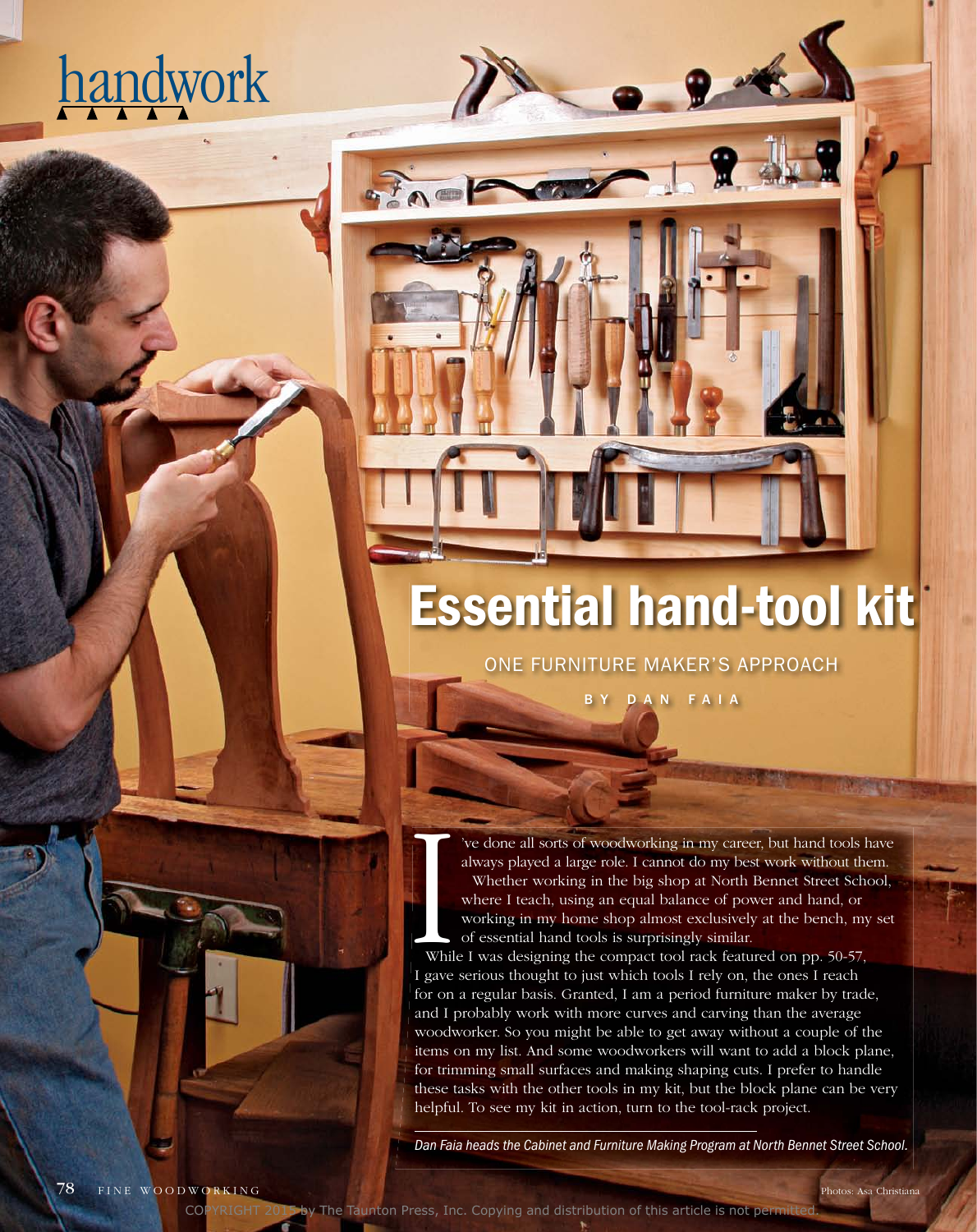#### Layou

#### MARKING GAUGE WITH KNIFE-TYPE **CUTTER**

Layout tools are the foundation for accurate work, helping me create precise joinery, angles, and curves. They also serve as important references for squareness and flatness.

The combination square is the primary benchmark in the shop. A machinist-quality model is accurate and easy to read. Its many tasks include measuring workpieces, checking them for flatness and squareness, laying out joinery, and setting up machinery.

At times I attach a 24-in. rule to my square, doubling its length for squaring the ends of wide boards and checking their overall flatness as well.

A traditional marking gauge uses a round pin, which can leave a jagged, inaccurate cut across the grain. Mine, called a cutting gauge, has a small, removable knife that is easily sharpened and slices wood fibers cleanly, leaving a perfect pocket to drop a chisel into for final paring. I also use it to cut inlay pieces from veneer.

Used often with the combination square, a marking knife performs the layout tasks that the marking gauge can't handle, leaving the same crisp, incised line. I like a double-beveled tip, which cuts in both directions.

While the combination square lays out 90° and 45° angles, the bevel gauge does everything in between. I use it when laying out dovetails, angled tenons, and beveled edges.

A pair of dividers is used to transfer dimensions or to space a series of marks evenly, for dovetail layout, for example. Any size or type is OK. The compass looks like dividers, but has a different job. It lays out circles and arcs, leaving a pencil line to guide my handwork.

I use the fine point of an awl to make a dent at the center of a hole, making it easy to drill in an exact location. The awl is also indispensable for precise screw locations when installing hardware. MARKING KNIFE

BEVEL GAUGE 24-IN. STRAIGHTEDGE

12-IN. **COMBINATION** SQUARE

AWL

**COMPASS** 

**INTERNATIONALIST** 

DIVIDERS

COPYRIGHT 2015 by The Taunton Press, Inc. Copying and distribution of this article is not permitted.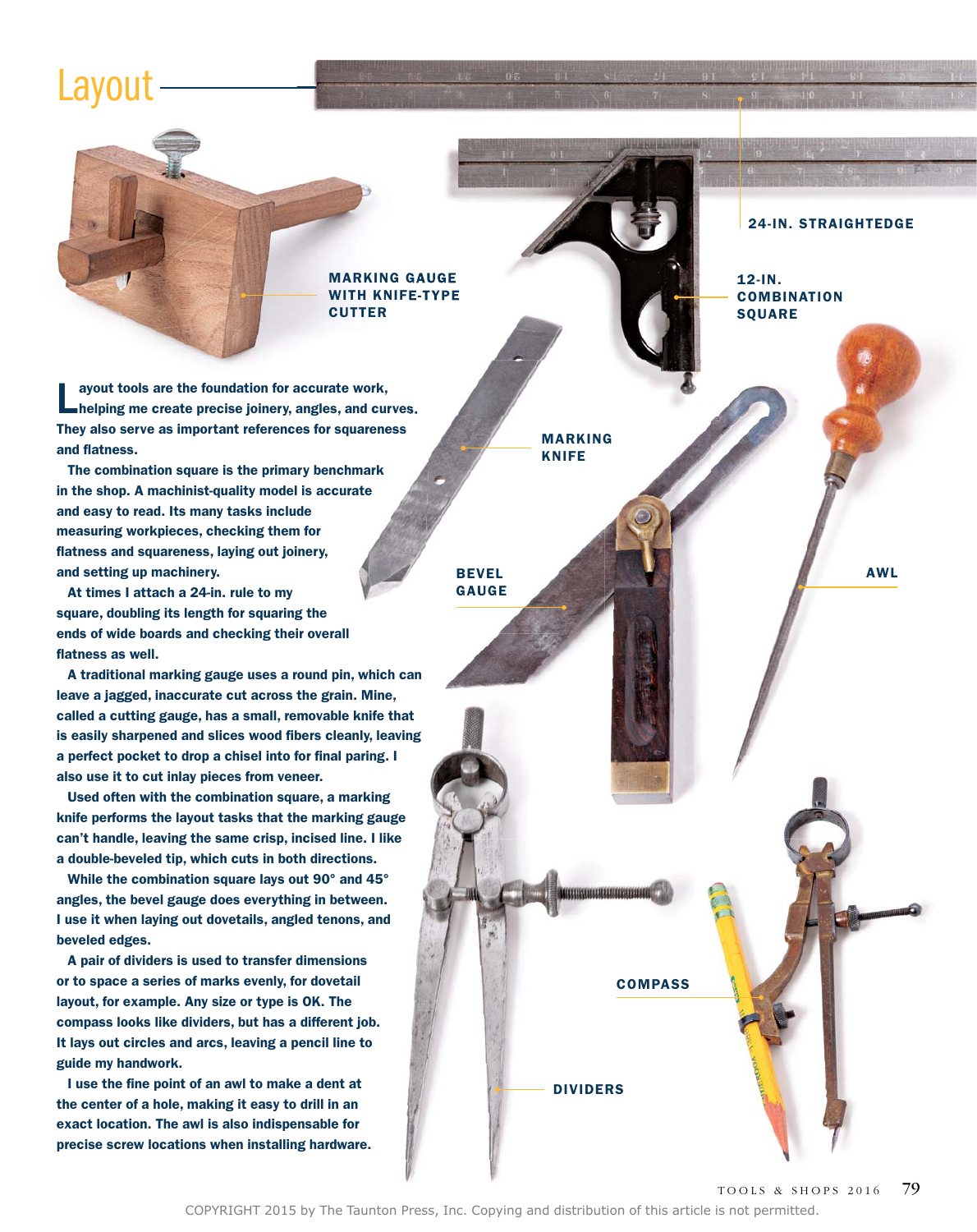## handwork continued

### Surface prep

Nothing prepares surfaces for finishing better or faster than hand tools. The No. 4 handplane is a shop workhorse that touches almost every surface. Unlike sandpaper, the plane maintains a flat surface and leaves a pristine

NO. 4 HANDPLANE

cut, and does it quickly. I also like its mass and momentum for squaring and beveling edges, and shaping convex surfaces.

When lengths and widths of workpieces outmatch the No. 4, the No. 7 gets the job done. The long sole creates flawless edge joints on long pieces, and is great for truing doors and frames. This big plane is ideal for flattening large panels quickly.

For ornery grain, when the handplanes are leaving too much tearout, the card scraper steps in, reducing the amount of sanding required. It is also invaluable for flushing veneers and inlay without damaging the surrounding surface. I use curved card scrapers (called gooseneck scrapers) to smooth moldings and other curves.

A cabinet scraper, based on the Stanley No. 80, scrapes in a more systematic way than the humble card scraper,

making it easier to maintain a flat surface. It is not an everyday player in the kit, but it does an incredible job on large surfaces with difficult grain.

To sharpen scrapers of all kinds, you need a burnisher. They come in many shapes: round, triangular, and teardrop. I prefer the round, tapered type, which has a pointed tip that I use to realign the burr.

NO. 7 HANDPLANE

CARD SCRAPER

BURNISHER

CABINET **SCRAPER**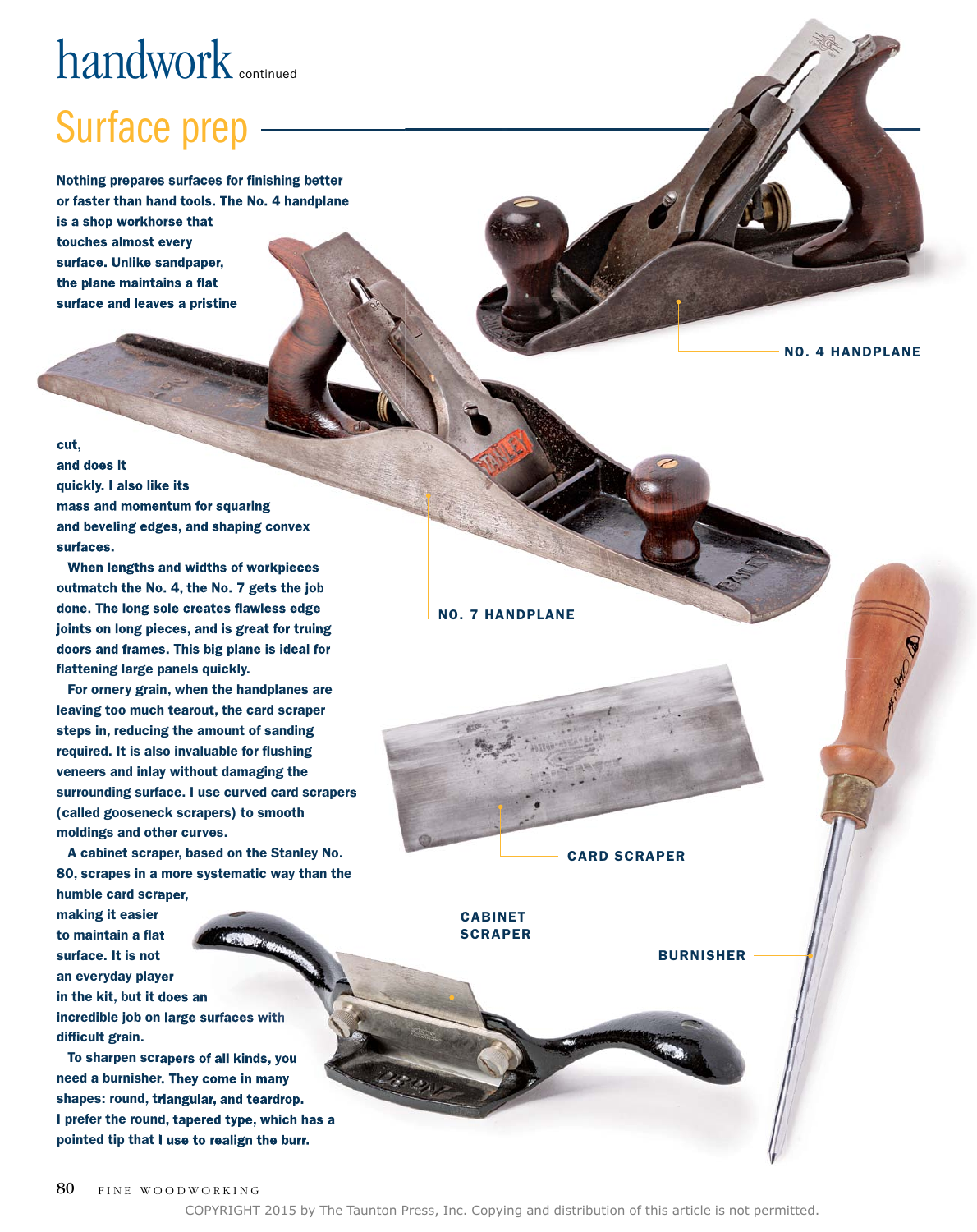COPYRIGHT 2015 by The Taunton Press, Inc. Copying and distribution of this article is not permitted. www.finewoodworking.com TOOLS & SHOPS 2016 81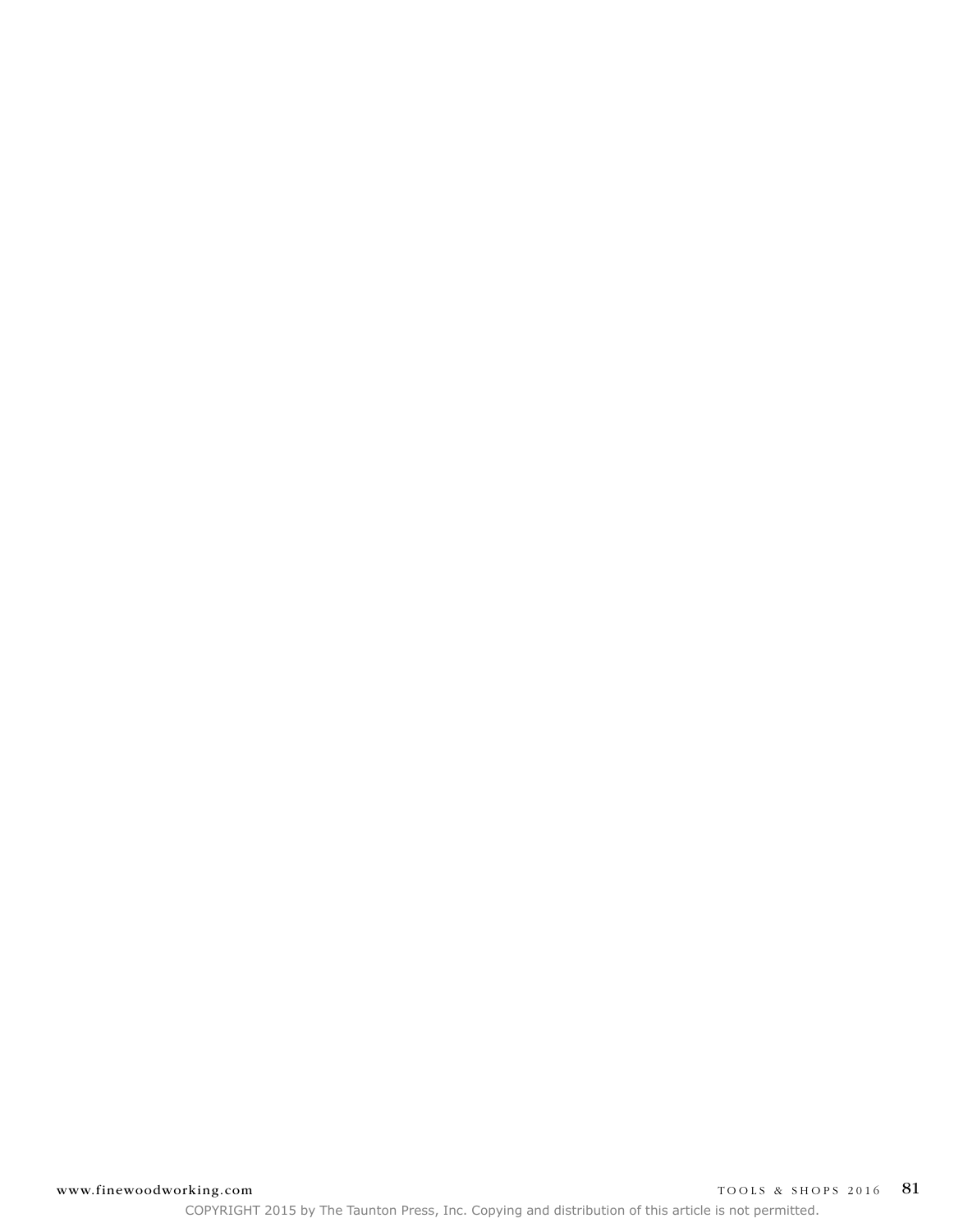# handwork continued

## Joinery —

Forming joinery is job one for the following list of tools, which make a wide variety of helpful cuts.

To make straight joinery cuts, you need two saws. The dovetail saw cuts cleanly and efficiently with the grain. I use it mostly to cut dovetails and tenon cheeks. The carcase saw handles bigger jobs that require more cutting length and depth. I use it to cut tenon shoulders and dadoes, and also to cut parts to length, mitered or square.

Not as precise as the first two saws, the coping saw is a highly underrated tool. It is great for removing rough material when cutting joints, but it's also useful for cutting curves. A good-quality blade makes all the difference. I recommend the Stanley Trojan blades, with 15 tpi (teeth per inch). They work well on both hardwoods and softwoods.

A set of five chisels ( $\frac{4}{4}$  in.,  $\frac{3}{8}$  in.,  $\frac{4}{2}$  in.,  $\frac{3}{4}$  in., and 1 in.) is adequate for most tasks in the shop, from chopping and paring joinery to shaping wood. By far, the 1-in. chisel is the most used in my set. Round out your basic chisel kit with a 1-in. paring chisel. Its longer, thinner blade fits into tight quarters and reaches far beyond a standard chisel. I use it to trim tenon cheeks, and for all sorts of shaping cuts, from curves to chamfers.

Fitting joinery is one of the most important and fundamental tasks in furniture making. A shoulder plane, designed to pare surfaces precisely all the way into a corner, brings a wonderful level of precision to this task, making it easy to fit tenons, rabbets, and much more. It will become a go-to tool in your kit.

The router plane is a very versatile tool. Its sole rests on the surface of the work, with a cutter hanging down to produce a surface parallel to the top one. It's great for cutting pockets for inlay, refining the bottoms of dadoes, and relieving the background of a carving. I use a large model for larger areas, and a small model with a 1⁄8-in.-wide cutter. The small plane can ride on narrower surfaces for more delicate inlay and hardware jobs.

CARCASE SAW

DOVETAIL SAW

> 1-IN. PARING **CHISEL**

**BENCH** CHISELS